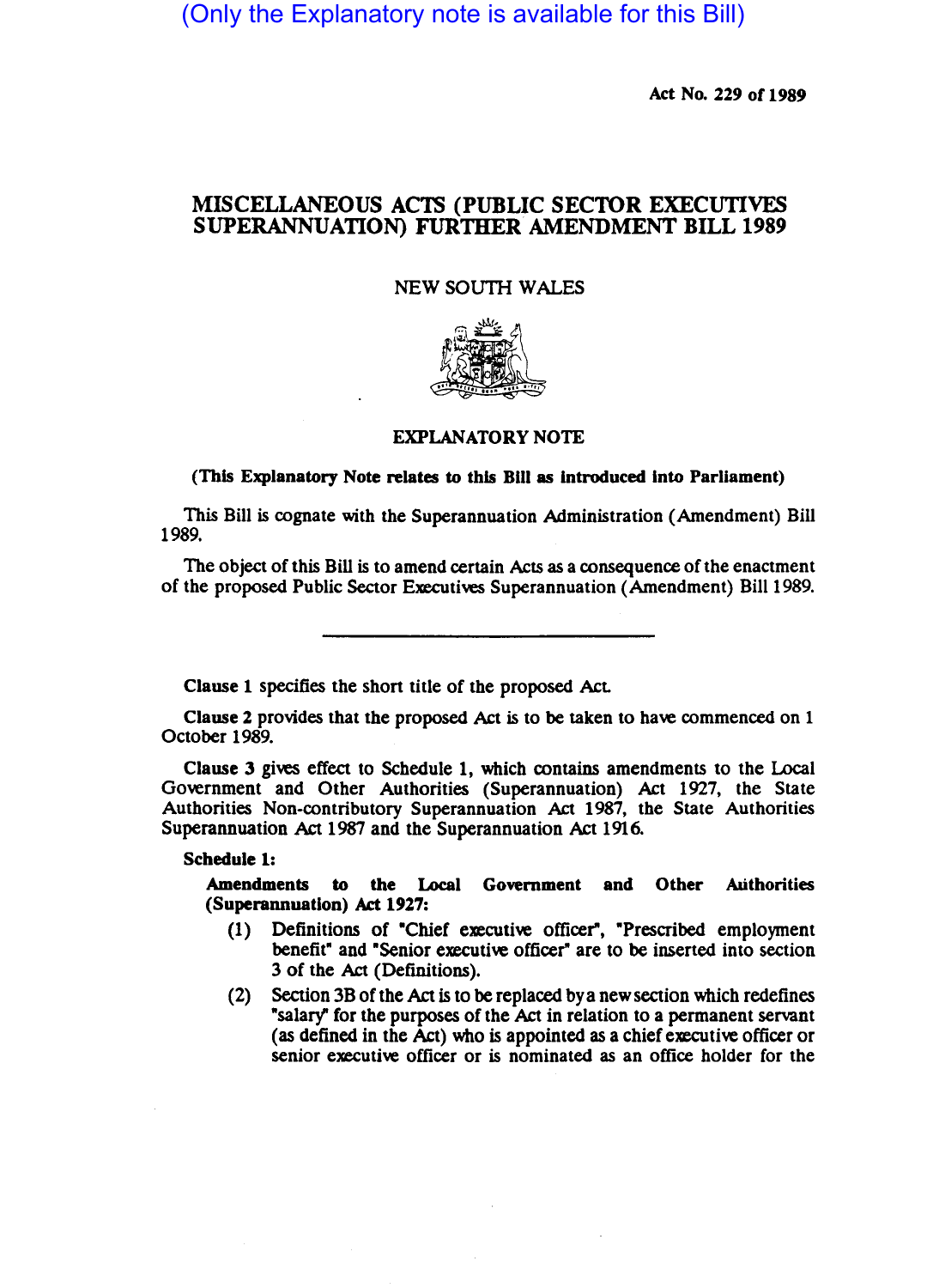## *Miscellaneous Acts (Public Sector Executives Su perannuation)* **Further Amendment 1989**

purposes of section 11A of the Statutory and Other Offices Remuneration Act 1975. Under the new section 3B, such a servant will be allowed to elect to treat as salary for superannuation purposes either none of the cost of providing him or her with prescribed employment benefits or only a specified proportion of that cost

- (3) A new section, 15A, is to be insened into the Act which will require the State Authorities Superannuation Board, if directed to do so, to purchase an annuity or other form of pension for a permanent servant who becomes entitled to be paid a gratuity from the Local Government Provident Fund or, if the servant has died, for the beneficiaries of the servant's estate.
- (4) A new section, 15ZA, is to be inserted into the Act which will require the Board, if directed to do so, to purchase an annuity or other form of pension for a contributor to the Local Government Benefits Fund who becomes entitled to receive a benefit from that Fund or, if the contributor has died, for the beneficiaries of the contributor'S estate.
- (5) An amendment to section 15CP of the Act will provide a basis for determining the transfer value of the amount to which a permanent servant insured under Part 2 of the Act or a contributor to the Local Government Provident Fund or the Superannuation Benefits Fund will be entitled on electing to become a member of the Public Sector Executives Superannuation Scheme.

### Amendments to the State Authorities Non-contributory Superannuation Act 1987:

- (1) Definitions of "chief executive officer", "prescribed employment benefit" and "senior executive officer" are to be inserted into section 3 of the Act (Definitions).
- (2) Section 4A of the Act, which defines "salary" in relation to employees who are chief executive officers and senior executive officers, and office holders nominated for the purposes of section 11A of the Statutory and Other Offices Remuneration Act 1975, is to be substituted. The substituted section will allow those employees to elect to treat as salary for superannuation purposes either none of the cost to their employer of prOviding them with prescribed employment benefits or only a specified proportion of that cost.
- (3) Section 24 of the Act (Benefit to be preserved) is to be amended so that, if an employee (as defined by the Act) who is appointed as a chief executive officer or senior executive officer, or who is nominated as an office holder for the purposes of section 11 A of the Statutory and Other Offices Remuneration Act 1975, elects, within 12 months of being so appointed or so nominated, to preserve his or her existing basic benefit until reaching early retiring age or to become a member of the Public Sector Executives Superannuation Scheme, the salary for the purpose of calculating the value of the preserved benefit or the relevant transfer value is to be the salary that was being paid to the employee immediately before being so appointed or nominated.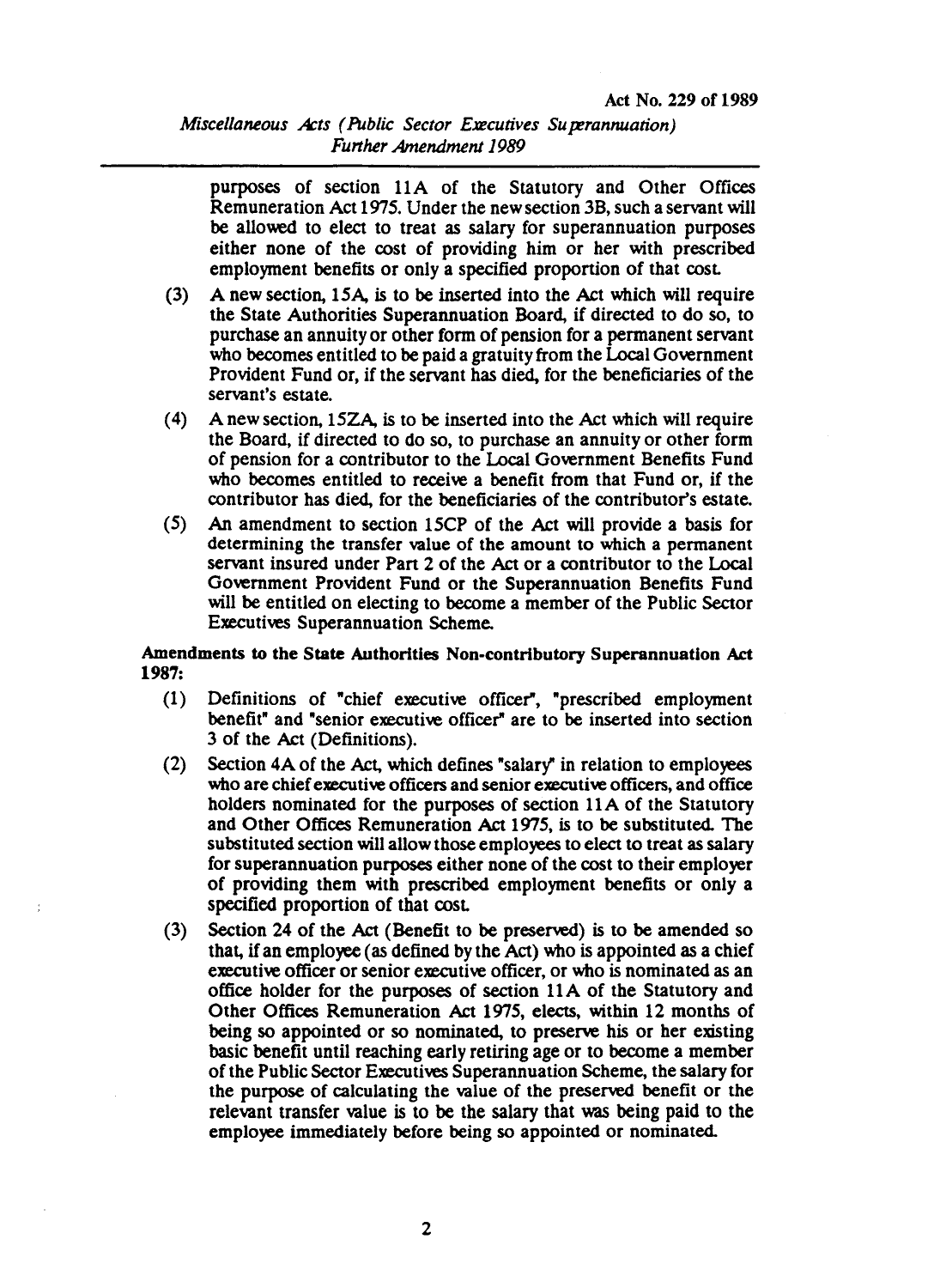### *Miscellaneous Acts (Public Sector Executives Su perannuation) Further Amendment 1989*

(4) A new section, 25A, is to be inserted into the Act which will require the State Authorities Superannuation Board, if directed by an employee or, where the employee is dead, by the employee's spouse or personal representatives, to purchase an annuity or other form of pension from any benefit that is payable from the appropriate fund established under section 9 (1) of the Act to or in respect of the employee under the Act.

### Amendments to the State Authorities Superannuation Act 1987:

- (1) Definitions of "chief executive officer", "prescribed employment benefit" and "senior executive officer" are to be inserted into section 3 of the Act (Definitions).
- (2) Section 4Aofthe Act, which defines "salary" in relation to contributors who are chief executive officers and senior executive officers, and office holders nominated for the purposes of section 11 A of the Statutory and Other Offices Remuneration Act 1975, is to be substituted. The substituted section will allow those contributors to elect to treat as salary for superannuation purposes either none of the cost of providing them with prescribed employment benefits or only a specified proportion of that cost.
- (3) Section 30A of the Act (Contributor eligible for membership, or a member, of the Public Sector Executives Superannuation Scheme) is to be amended so that, if a contributor to the State Authorities Superannuation Fund who is appointed as a chief executive officer or senior executive officer, or who is nominated as an office holder for the purposes of section 11A of the Statutory and Other Offices Remuneration Act 1975, elects, within 12 months of being so appointed or nominated, to preserve a right to a benefit until reaching early retiring age or to become a member of the Public Sector Executives Superannuation Scheme, the salary of the contributor for the purposes of calculating the preserved benefit or transfer value of the contributor's rights in the Fund is to be the salary that was being paid to the contributor immediately before being so appointed or nominated.
- (4) A new section, 43A, is to be inserted into the Act which will require the State Authorities Superannuation Board, if directed by a contributor to the State Authorities Superannuation Fund or, where the contributor has died, by the contributor's spouse or personal representatives, to purchase an annuity or other form of pension from any benefit that is payable to or in respect of the contributor under the Act.

Ţ

#### Amendments to the Superannuation Act 1916:

- (1) Definitions of "Chief executive officer", "Prescribed employment benefit" and "Senior executive officer" are to be inserted into section 3 of the Act (Definitions).
- (2) Section 3AA of the Act, which defines "salary" in relation to contributors who are chief executive officers and senior executive